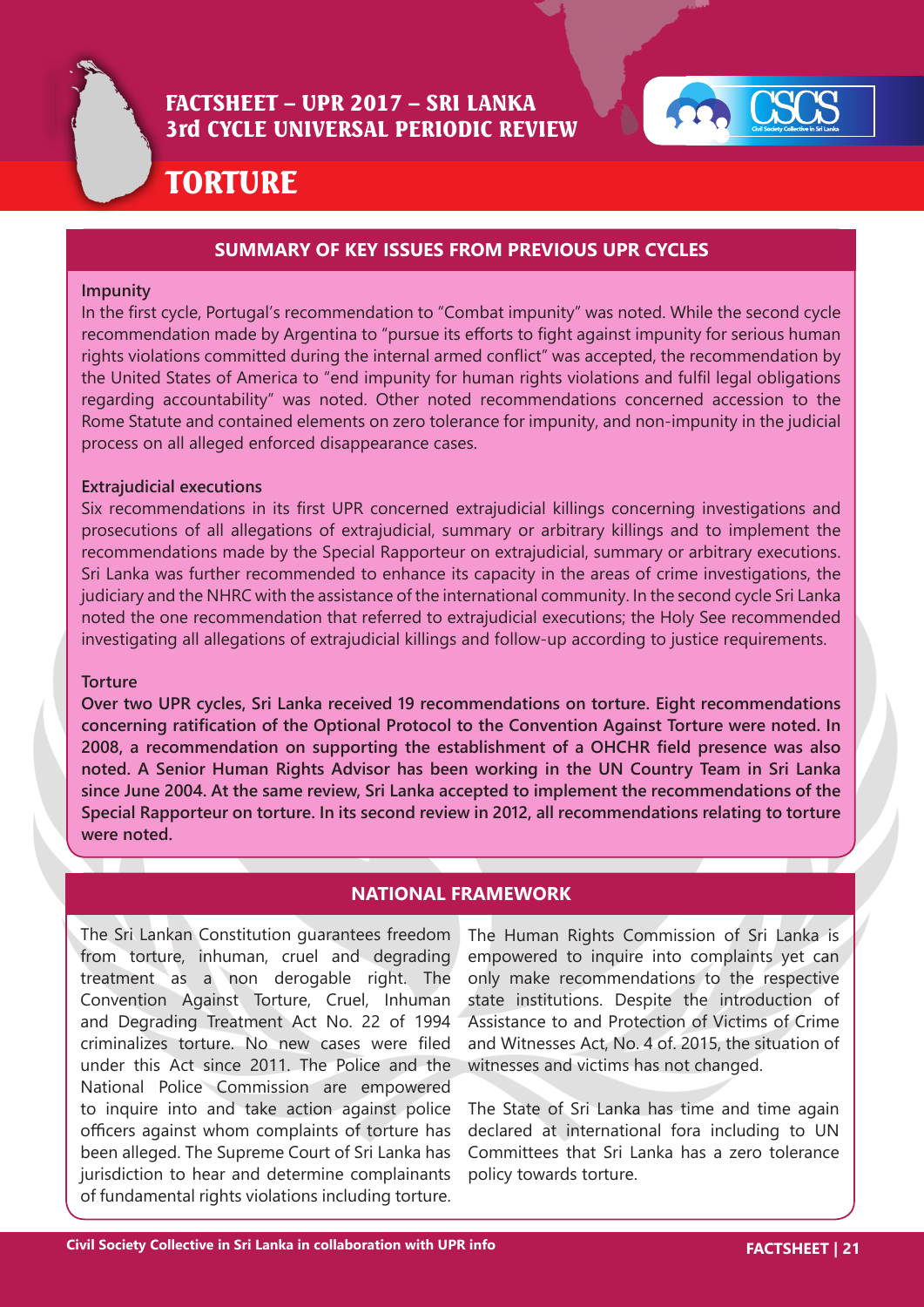



## **NATIONAL FRAMEWORK**

The Prevention of Terrorism Act creates conditions for state officers to torture detainees with impunity. The draft Counter Terrorism Act which is to replace the PTA continues practices of

administrative detention and reverse burden of proof on the victim to show that statements were obtained coercively.

## **CHALLENGES IMPACT**

The ordinary criminal procedure fails to sufficiently safeguard against torture

Lack of independent and effective avenues for recording complaints and seeking remedy for allegations of torture.

Domestic law on rights of persons under arrest and detention do not explicitly provide for a right to a lawyer, an interpreter, a right to inform one's family or friends of the arrest. As a result familiy members are not formally informed of detentions, are not provided reasons for the arrest, and are unable to challenge the arrest and detention. Those under arrest or detention are unable to secure the advice of a lawyer.

In 2016, Sri Lanka (CAT/C/LKA/5) submitted to the UN Committee Against Torture that only 3 cases of torture were reported in 2014 while the Human Rights Commission of Sri Lanka (HRCSL) received 481 complaints of torture. It is clear that a majority of complaints are not under investigation by the State.

The judicial medical officers (JMOs) are not obligated to refer complaints of torture to an independent investigation mechanism and in practice do not refer the complaint to any state institution for investigation.

JMOs also do not provide copies of the medico legal form to the complainant. The complainant cannot assess the nature of the injuries and take a considered decision on pursuing redress.

Magistrates too, to whom complaints of torture are made, do not refer complaints of torture to any appropriate state institution for further action.

The constitution provides a one month time limitation after which complaints of torture are not entertained by the Supreme Court. It is extremely difficult for complainants to access the Supreme Court, which only sits in Colombo and legal costs are also prohibitive. The epistolary jurisdiction of the Supreme Court is often cited as a means of accessing justice, however organizations that assist complainants state that no response or action has resulted from written communications on violations to the Supreme Court. There is no public and transparent mechanism to track such complaints made, including no acknowledgement of receipt of any complaint. The Legal Aid Commission's means test also excludes many victims of torture.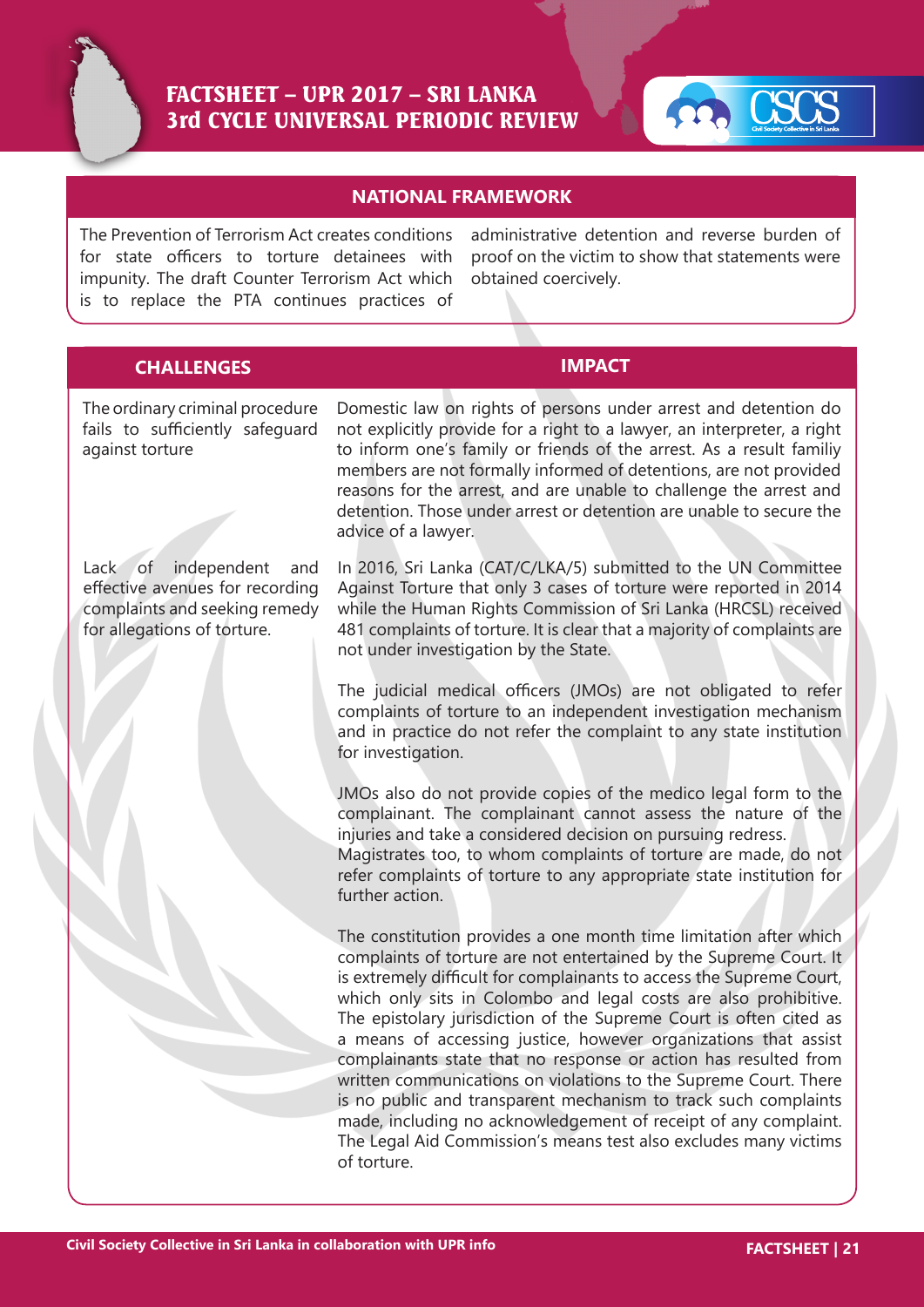



# **CHALLENGES IMPACT**

| Lack of independent<br>and<br>effective avenues for recording<br>complaints and seeking remedy<br>for allegations of torture. | Where the alleged perpetrators are police officers, complainants are<br>reluctant to complain or have no faith that the complaint will result<br>in any meaningful remedy. Those who have pursued complaints<br>state that the inquires conducted by some of the senior police<br>officials demonstrated partiality towards the police and sometimes<br>resulted in intimidation. Complainants have also reported lack of<br>action by the police on complaints against police officers. The lack<br>of an independent complaints mechanism that is empowered to<br>inquire into police action and has no dependency or connection<br>with the police structure/hierarchy has jeopardized the complaints<br>mechanism and the safety of complainants.                                                                                                                                                                                                                                                                                                                                                                                 |
|-------------------------------------------------------------------------------------------------------------------------------|---------------------------------------------------------------------------------------------------------------------------------------------------------------------------------------------------------------------------------------------------------------------------------------------------------------------------------------------------------------------------------------------------------------------------------------------------------------------------------------------------------------------------------------------------------------------------------------------------------------------------------------------------------------------------------------------------------------------------------------------------------------------------------------------------------------------------------------------------------------------------------------------------------------------------------------------------------------------------------------------------------------------------------------------------------------------------------------------------------------------------------------|
| Impunity as a result of long<br>delays in providing redress.                                                                  | There are long delays in every forum in which human rights cases<br>involving complaints of torture are instituted.  For example in the<br>recent judgments of the Supreme Court: (1) arrest and disappearance<br>case instituted in October 2008 of Selvarajah Gunaseelan and K<br>Kugadas of Batticaloa, judgment was delivered in July 2017 (after 9<br>years). (2) In Case no. 608/2008 relating to an incident of torture in<br>July 2008 judgment was delivered in January 2017 (after 9 years). (3)<br>In SC FR 244/2010 relating to an incident in May 2009 judgment was<br>delivered in June 2017 (after 7 years).<br>Complaints to any authority including the National Police Commission,<br>Inspector General of Police, Human Rights Commission of Sri Lanka<br>etc, does not result in the offending of officers being suspended<br>from service pending a decision after inquiry. At most the practice is<br>to re-assign or transfer police officers, which is grossly insufficient as<br>they are able to continue to influence the complainant and the risk<br>of future acts by the same officer is not addressed. |
| Impunity as a result no criminal<br>or disciplinary action.                                                                   | The state fails to initiate immediate criminal investigation and<br>disciplinary inquiry into complaints of torture. Police officers<br>against whom complaints have been lodged are more likely to be<br>transferred and are rarely suspended from service. The Attorney<br>General's Department has stopped prosecution under the Act<br>against torture. The institutions which receive complaints relating<br>to torture, in practice do not trigger other processes of prosecution<br>and disciplinary inquiries.                                                                                                                                                                                                                                                                                                                                                                                                                                                                                                                                                                                                                |
| No effective witness and victim<br>protection system                                                                          | The government is yet to allocate funds to establish the administrative<br>framework necessary to implement the provisions of the Witness<br>and Victim Protection Act of 2015. Witnesses and victims continue to<br>be intimidated to date, and pressured into withdrawing complaints<br>and pursuing remedies.                                                                                                                                                                                                                                                                                                                                                                                                                                                                                                                                                                                                                                                                                                                                                                                                                      |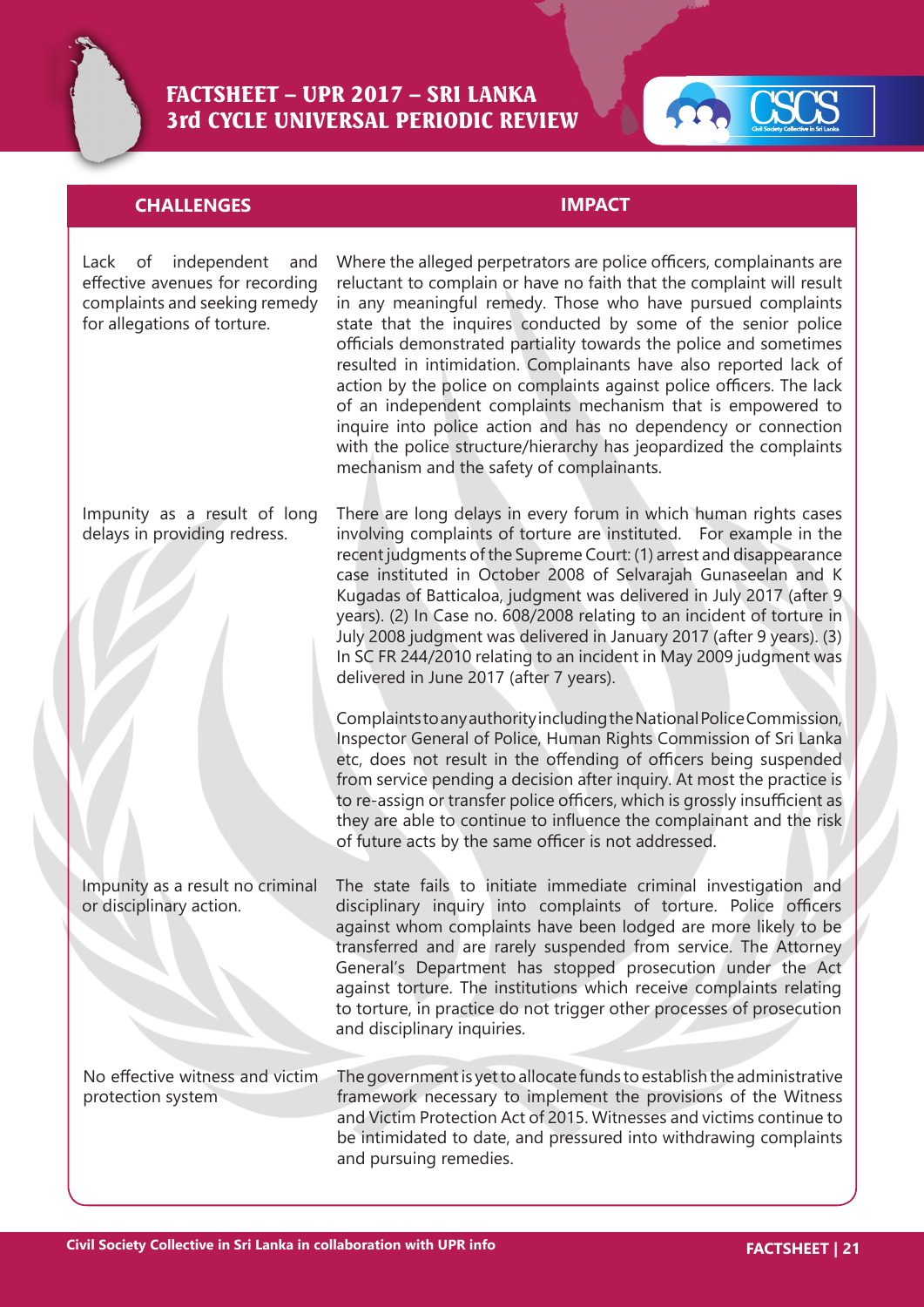



#### **CHALLENGES IMPACT**

Human Rights commission The Human Rights Commission is only empowered to make recommendations have no 'recommendations' at the conclusion of an inquiry into a violation. force and fail to be implemented  $\;\;\;$  There is no effective means of causing the implementation of the  $\;$ 'recommendation'. Such recommendations do not extend to advice to the Attorney General to consider prosecution of incidents of torture, neither does it extend to recommendations to the National Police Commission to consider taking disciplinary action against the offending officer.

Prison overcrowding

There is no mechanism to remedy the full physical and psychological impact of torture or provide restitution to victims. There insufficient infrastructure to support the overwhelming number of prisoners. In the prison of Vavuniya, the UN Special Rapporteur on Torture noted that there is only 0.6 square meters of space per prisoner available.

There are no state sponsored programs for victims of torture to be provided with medical, psychological and other restorative relief. As a result victims are compelled to personally pay for medical attention, usually does not access psychological assistance and may suffers loss of income. There is no assistance towards reintegrating and restoring the victim's life as far as possible to prior to the incident of torture occuring. The medical and psychological impact of torture affects the future lives and productivity of victims.

#### **RECOMMENDATIONS**

- **Amend the Code of Criminal Procedure in order to ensurethat the human rights of prisoners and detainees are fully observed in the criminal justice system Ensure that the Attorney General commence prosecutions under the Convention Against Torture, Cruel, Inhuman and Degrading Treatment Act No. 22 of 1994 against every person who is suspected of any involvement to an incident of torture. 1.**
- **Provide targeted training and capacity-building to law enforcement officials and judges to improve criminal investigation methods. Ensure that all avenues of complaint are independent, safe, effective, confidential and accessiblefor victims of torture, including for persons deprived of their liberty. 2.**
- **Establish an independent body tasked with investigating complaints of torture against law enforcement officers.. 3.**
- **Ensure the independence of the prosecutorial authority responsible for acting on cases of torture. 4.**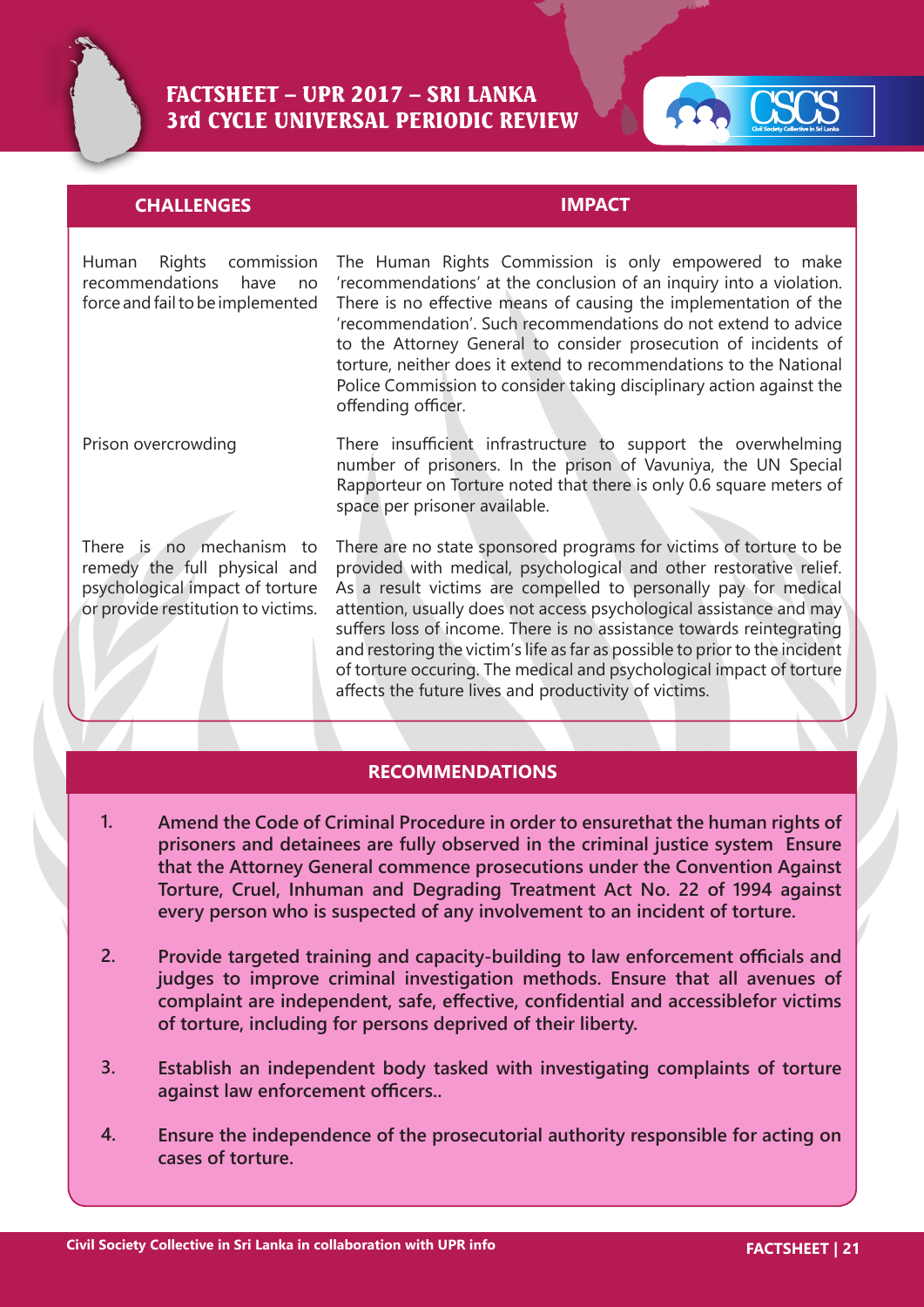



#### **RECOMMENDATIONS**

- **5. Provideprosecutors with the ability to mandate ex officio investigations into torture.**
- **6. Revise the 'Assistance to and Protection of Victims of Crimes and Witnesses Act' to ensure that witnesses to and victims of human rights violations, including torture, are effectively protected and assisted, in particular by ensuring that the Victims and Witness Protection Division is an autonomous entity independent of the police hierarchy and that its members are fully vetted.**
- **7. Take immediate criminal and disciplinary action against police officers responsible for threats or reprisals against victims of and witnesses to torture.**
- **8. Ensure that persons under investigation in cases of torture are immediately suspended from duty for the duration of the investigation.**
- **9. Ensure that all allegations of unlawful detention, torture and sexual violence by security forces are promptly, impartially and effectively investigated by an independent body.**
- **10. Immediately embark upon an institutional reform of the security sector and develop a vetting process to remove from office military and security force personnel at the higher and lower ranks, as well as any other public official, individuals for which there are reasonable grounds to believe that they were involved in human rights violations, as recommended in the report of the OHCHR Investigation on Sri Lanka.**
- **11. Take prompt legislative measures to repeal the Prevention of Terrorism Act (PTA) and abolish the regime of administrative detention.**
- **12. Ensure that a medical examination is performed promptly at the beginning of the deprivation of liberty by independent doctors, including doctors of the detainee's own choosing, who have been trained in the use of the Manual on the Effective Investigation and Documentation of Torture and Other Cruel, Inhuman or Degrading Treatment or Punishment (the Istanbul Protocol);**
- **13. Ensure that the medico-legal report is made directly available to the detainee or the detainee's counsel on request**
- **14. Ensure that all examinations are performed out of earshot and sight of police officers and prison staff;**
- **15. Ensure that alldoctors are able to report any signs of torture or ill-treatment to an independent investigative authority in confidence and without risk of reprisals.**